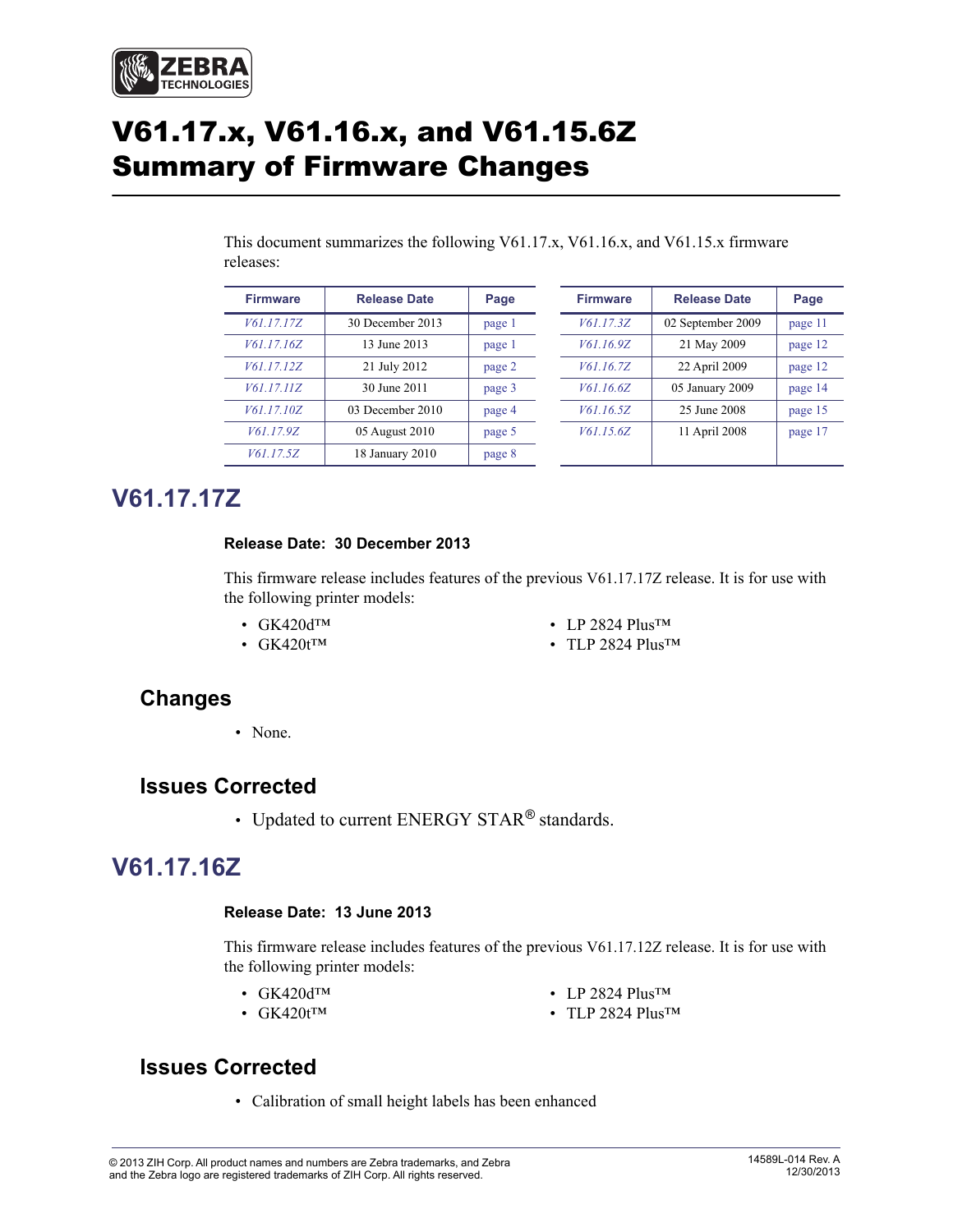- The printer will now report "12"when there is a label ready to be removed and the unit is in peel mode
- Improved vertical registration when in "device.epl legacy mode" "registration" mode
- Handling of functions within GS128 barcodes has been improved
- Positioning of human readable text in EPL barcodes improved when the height of the barcode is larger than the length of the label
- The printer will now use the ZPL Font 0 as the default font
- Print positioning when the JB command is used has been improved
- Code 128 landscape printing improved to correct image artifact issue
- Nine digit zip codes are now correctly supported in EPL-formatted Maxicode barcodes
- When in EPL mode the R command now accepts negative values.
- Enhanced memory management to resolve text field not printing issue.
- Using embedded commands in a Field Block ( $\wedge$ FB) field are now correctly supported.
- Improved interaction between the  $q$  and R commands
- The reporting for "Number of formats in the Receive buffer" has been corrected.

### **Changes**

None.

## <span id="page-1-0"></span>**V61.17.12Z**

#### <span id="page-1-1"></span>**Release Date: 21 July 2012**

This firmware release includes features of the previous V61.17.11Z release. It is for use with the following printer models:

- GK420d™ • LP 2824 Plus<sup>TM</sup>
- $GK420$ t<sup>™</sup> • TLP 2824 Plus<sup>TM</sup>

#### **Issues Corrected**

- Issue with labels printing out of order has been fixed**.**
- When the print width is set using *q* command, the *R* command will now be set to 0, making margin positioning backward-compatible to previous firmware versions.
- The internal wired and wireless printserver will no longer lose connectivity when a raw port other than 9100 is used.
- The issue where a printer could display a flashing Red-Green LED immediately after a power cycle has been fixed.

### **Changes**

None.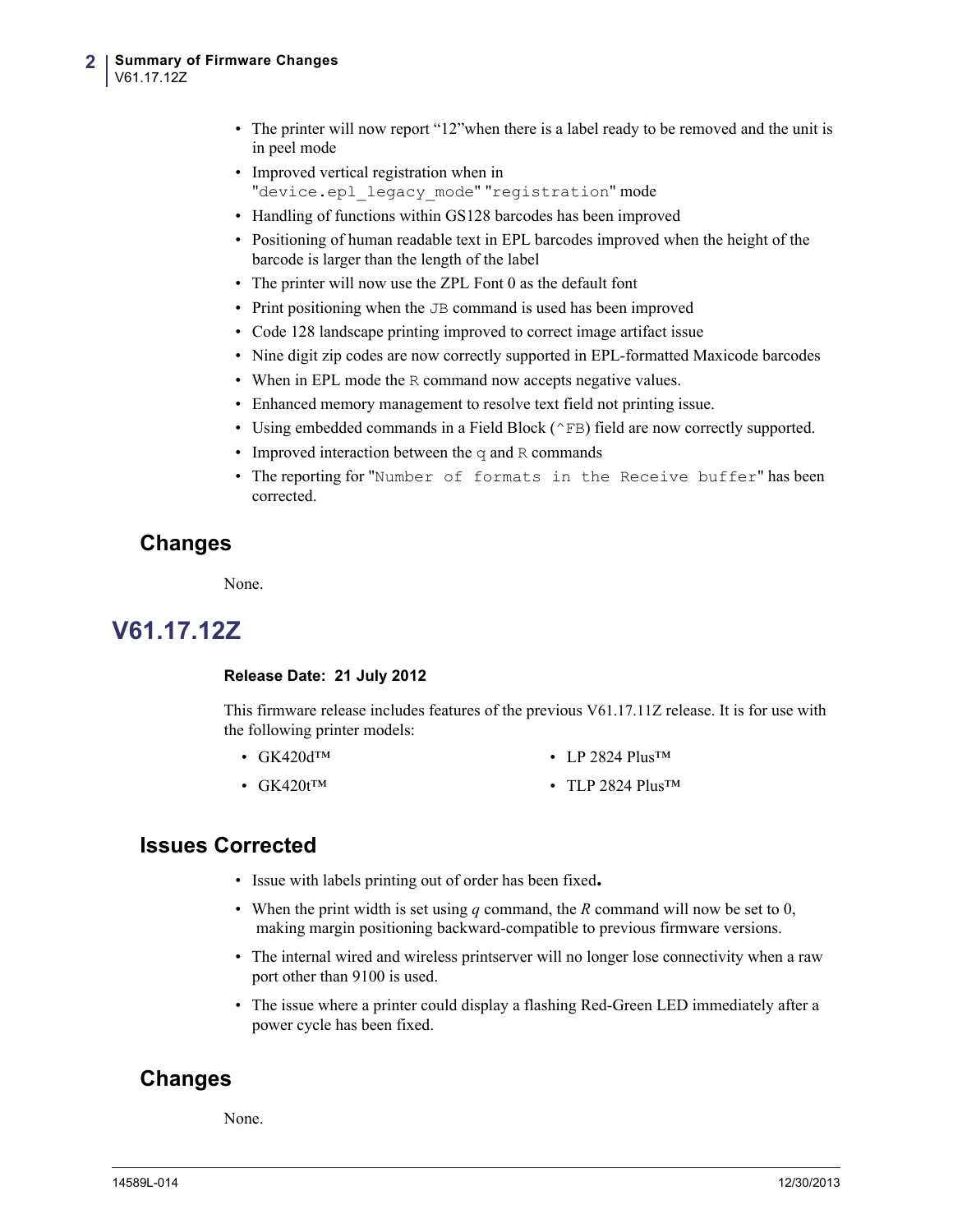## <span id="page-2-0"></span>**V61.17.11Z**

#### <span id="page-2-1"></span>**Release Date: 30 June 2011**

•  $GK420$ t<sup>™</sup>

This firmware release includes features of the previous V61.17.10Z release. It is for use with the following printer models:

- GK420dTM • LP 2824 Plus<sup>TM</sup>
	- TLP 2824 PlusTM

- Line mode fonts sizes on LP2824 Plus are now backward compatible with LP2824.
- Support for using FNC1 in Code 128 now complies to AIM ITS/99-005 4 November 1999.
- When printer is configured to cutter mode, the  $\Delta L$  command will now be ignored unless the value used is greater than the cutter-to-head distance, plus the max tear adjust.
- Timing issues caused by dry cut are resolved.
- Remaining number of labels after RIBBON OUT condition is now accurately reflected.
- Print position issues when printing serialized fields has been corrected.
- EPL stored forms are now being completely cleared.
- The encoding table for EPL soft fonts has been corrected.
- Print servers now properly handle fragmented TCP packets.
- The OS command has now been implemented.
- Carriage Returns and Nulls will now be ignored before processing EPL or ZPL code.
- Handling of multiple formats separated by CR/LF strings has been improved.
- A "0" will no longer be added to a Code 128 barcode when the data stream is " $\leq T$ ".
- No-Motion Power Up placement has been corrected for all print modes.
- Mirroring command files with  $\triangle$ DFB will now store formats in B: memory correctly.
- 'R' command values are now persistent across power cycle.
- While in ZPL mode, if the print mode is set using  $\gamma_M$ , the selected values will carry over to EPL mode.
- The  $\sim$ CONTROL value settings are now persistent through a printer power cycle
- Codablock now works correctly in conjunction with  $\wedge$ FT in all orientations.
- FTP connections are no longer incorrectly closed during data transmission.
- Issues found when printing via LPD have been resolved.
- Issue with wireless print servers not connecting to certain access points when using WPA-PSK is resolved.
- Issue with authentication failure when using PEAP on IAS2008 server is resolved.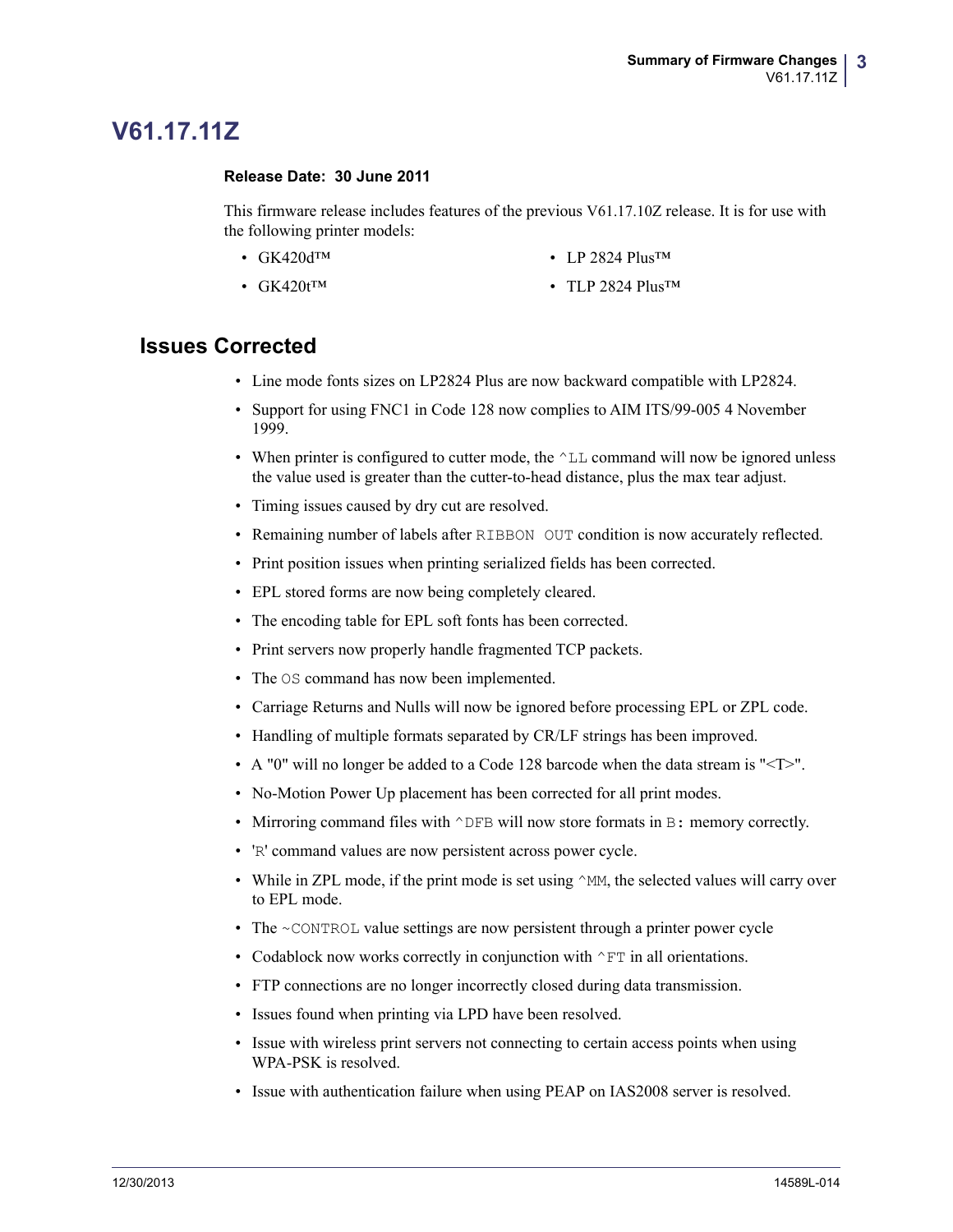- Issue with wireless print servers losing communication for extended periods of time with certain controllers when configured for WPA-LEAP is resolved.
- Russian translations for WEB and DELAYED CUT have been updated.
- $\sim$  JS has been updated function correctly when lower case letters are used in parameters.
- Internal Print Server will now try to renew DHCP address once lease is up.
- File names with more than 8 characters will no longer be changed during the defragmentation process.
- RAM management has been improved to reduce out of memory errors.

### **Changes**

- Added SGD command, comm.pnp\_option, with two values 'on' and 'off' with the default being 'off".
- Added extra param to  $\textdegree$  sc "q" param, called "Serial PnP", with values 'y' and 'n', defaulted to 'n'.
- Added new printhead over-temp mode, when triggered the printer LED shall blink RED-RED-RED-Green.



**Note** • If a print server is directly connected to some Cisco switches, it may be necessary to configure the "switchport" setting to "host". Once "host" is enabled, it enables the "portfast" feature, which prevents spanning-tree topology updates from occurring. These updates are exchanged between all of the switches on the network and can cause delays.

## <span id="page-3-0"></span>**V61.17.10Z**

#### <span id="page-3-1"></span>**Release Date: 03 December 2010**

This firmware release includes features of the previous V61.17.9Z release. It is for use with the following printer models:

- GK420dTM • LP 2824 Plus<sup>TM</sup>
- GK420t<sup>™</sup> • TLP 2824 Plus<sup>TM</sup>

### **Issues Corrected**

• Firmware downloading enhancements to improve reliability.

#### **Changes**

• None.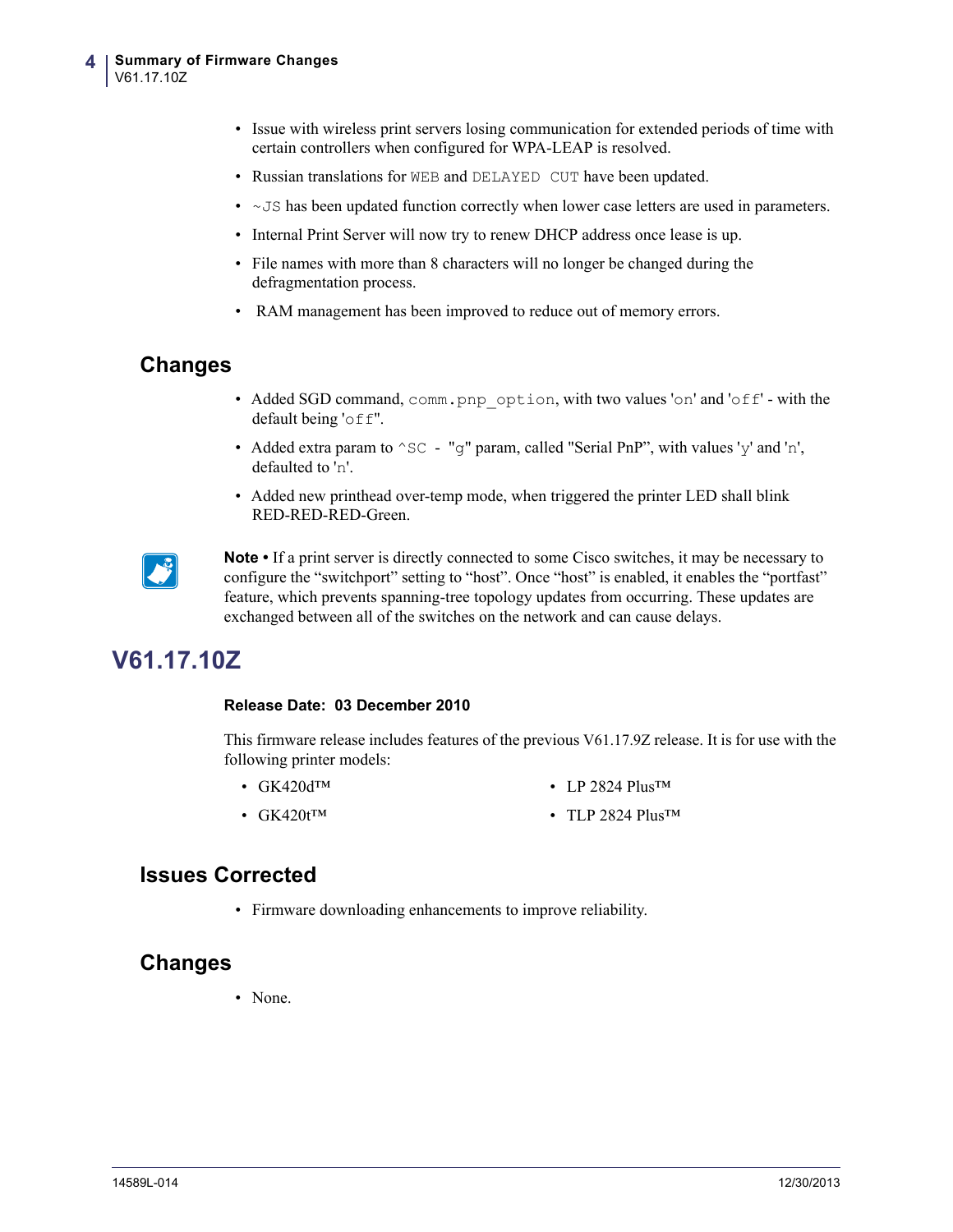## <span id="page-4-0"></span>**V61.17.9Z**

#### <span id="page-4-1"></span>**Release Date: 05 August 2010**

This firmware release includes features of the previous V61.17.5Z release. It is for use with the following printer models:

- GK420dTM
- LP 2824 Plus<sup>TM</sup>

•  $GK420t^{TM}$ 

• TLP 2824 Plus<sup>TM</sup>

### **Issues Corrected**

- An EPL format with 2 variable fields in the barcode will now print the same size when printed consecutively and will scan properly.
- The printer will now maintain the same configuration when switching between EPL1 and EPL2 mode.
- The internal wired 10/100 print server will now issue a DHCP Decline when a duplicate IP address is detected.
- Unwanted characters will no longer appear on the printer's LCD display during a Mirror process.
- When the printer is configured to EPL 1 mode after a power cycle it will now remain responsive to EPL commands if a network timeout occurs.
- A printer configured for no media feed at power-up will now have the first printed label correctly positioned.
- A printer configured for no media feed at power-up should not skip labels.

#### **Changes**

Added SGD command, device.epl legacy mode, that configures the printer into LP/TLP 2824 and LP/TLP 2844 compatibility mode for vertical registration.

Updated the ^CM Change Memory Letter Designation command to include the multiple alias parameter.

### **device.epl\_legacy\_mode**

**Description** This command places the printer in LP/TLP 2824 and LP/TLP 2844 compatibility mode for vertical registration.

Supported Devices

- G-Series printers
- LP2824 Plus and TLP 2824 Plus

**Type** getvar;setvar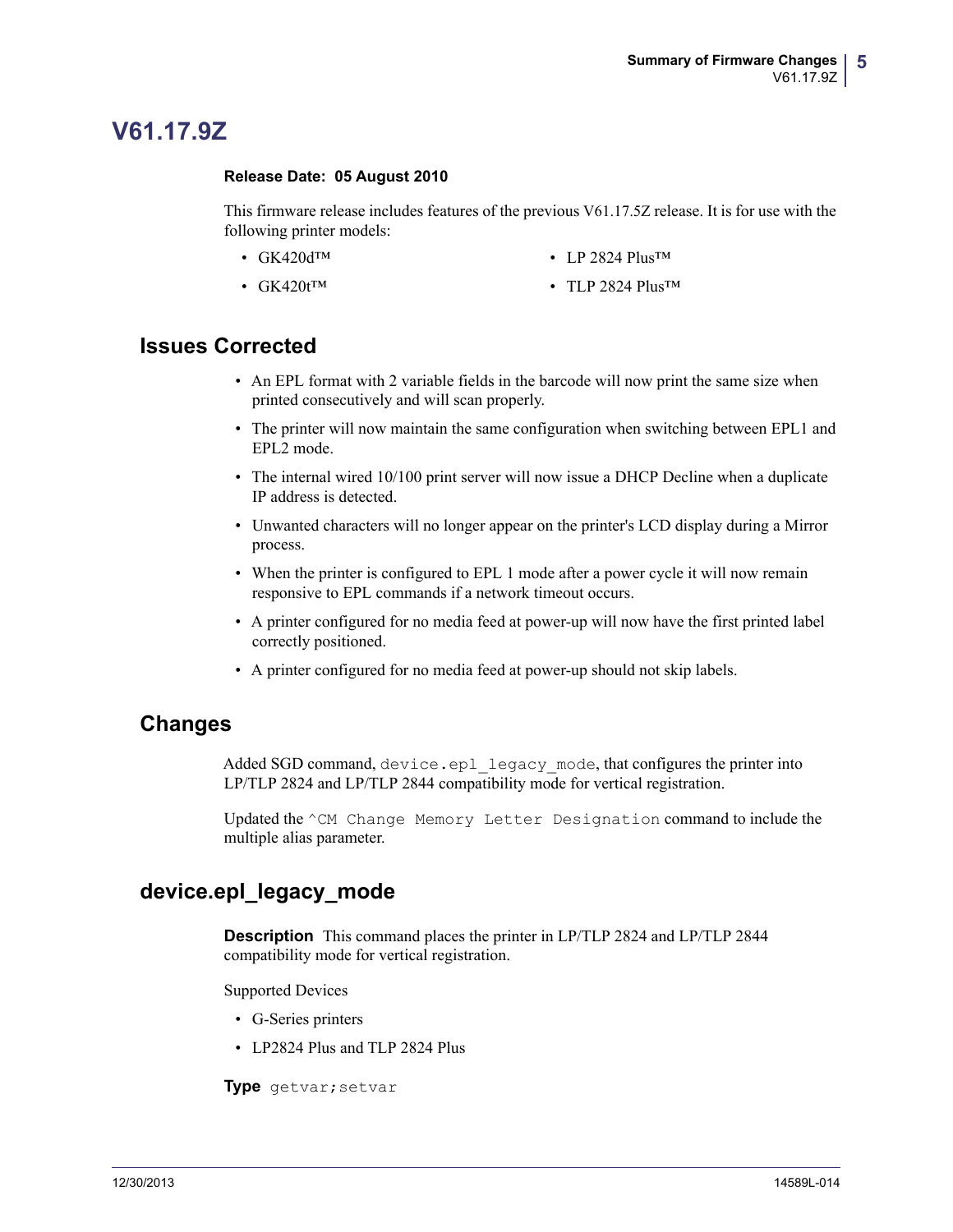| <b>Commands</b> | <b>Details</b>                                                                                           |  |  |
|-----------------|----------------------------------------------------------------------------------------------------------|--|--|
| getvar          | This command causes the printer to return the current setting for the<br>device.epl legacy mode setting. |  |  |
|                 | Format: ! U1 getvar "device.epl legacy mode"                                                             |  |  |
| setvar*         | This command instructs the printer to change the epl legacy mode setting.                                |  |  |
|                 | Format: ! U1 setvar "device.epl legacy mode" "value"                                                     |  |  |
|                 | Values:                                                                                                  |  |  |
|                 | $\circ$ f f = epl legacy mode not active                                                                 |  |  |
|                 | reqistration = $EPL$ legacy registration mode on                                                         |  |  |
|                 |                                                                                                          |  |  |
|                 | Default Value: "epl zpl"                                                                                 |  |  |



**Note •** For details on SGD command structure, see the Zebra Programming guide.



**Example •** This setvar example shows setting the value to "registration".

! U1 setvar "device.epl legacy mode" "registration"



**Note** • This setting is not defaulted as part of a factory default ( $\gamma$ UF or  $\gamma$ default). The setting is persistent across a power cycle or reset ( $\sim$  JR or device.reset)

When printing labels using EPL commands, printing starts 1mm from the top edge of the label (from the gap). This is known as the "no print zone". When printing in ZT mode, the "no print zone" starts at the gap on the leading edge of the label. When printing in ZB mode, the "no print zone" starts from the gap on the trailing edge of the label. In the TLP2844, LP2844, TLP2824, LP2824, and TLP3842 printers, the distance from gap to start of print (the "no print zone") is not always 1mm. The table below shows the nominal distance.

| Distance from Edge of Label to First Print Line (No Print Zone) |                                  |                  |                  |  |
|-----------------------------------------------------------------|----------------------------------|------------------|------------------|--|
| <b>Legacy Printer</b><br><b>Model</b>                           | <b>New Printer Model</b>         | <b>ZT Mode</b>   | <b>ZB Mode</b>   |  |
| LP2844                                                          | GX420, GK420 (direct thermal)    | $1.9 \text{ mm}$ | $0.0 \text{ mm}$ |  |
| TLP2844                                                         | GX420, GK420 (thermal transfer)  | $0.4$ mm         | $1.6 \text{ mm}$ |  |
| TLP3842                                                         | GX430 (thermal transfer)         | $0.0 \text{ mm}$ | $1.2 \text{ mm}$ |  |
| LP2824                                                          | LP 2824 Plus (direct thermal)    | $1.5 \text{ mm}$ | $0.4$ mm         |  |
| TLP2824                                                         | TLP 2824 Plus (thermal transfer) | $0.1$ mm         | $1.8 \text{ mm}$ |  |
|                                                                 |                                  |                  |                  |  |

a. Setting epl\_legacy\_mode to "registration" selects the distance shown in the table. b. Setting epl\_legacy\_mode to "off" selects a no print zone distance of 1mm.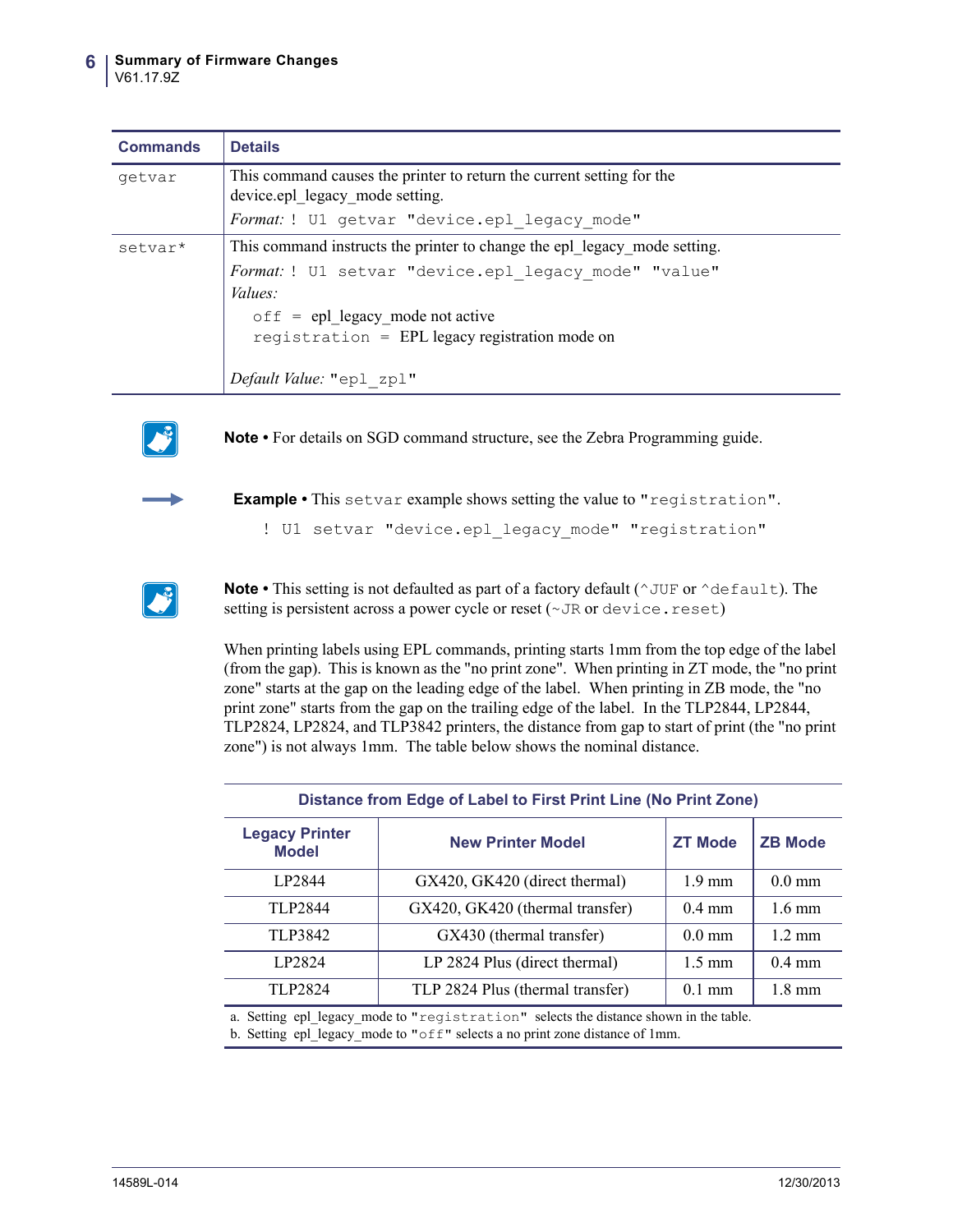### **^CM — Change Memory Letter Designation**

Description The  $\textdegree$ CM command allows you to reassign a letter designation to the printer's memory devices. If a format already exists, you can reassign the memory device to the corresponding letter without forcing, altering, or recreating the format itself.

Using this command affects every subsequent command that refers to specific memory locations.

| <b>Parameters</b>          | <b>Details</b>                                                                                                      |
|----------------------------|---------------------------------------------------------------------------------------------------------------------|
| $a =$ memory alias for B:  | <i>Accepted Values:</i> $B: E: R: A:$ , $A:$ , and NONE<br>Default Value: B:                                        |
| $=$ memory alias for $E$ : | <i>Accepted Values:</i> $B: E: R: A:$ , $A:$ , and NONE                                                             |
| b                          | Default Value: $E$ :                                                                                                |
| $=$ memory alias for R:    | <i>Accepted Values:</i> $B: E: R: A:$ , And NONE                                                                    |
| $\mathbb{C}$               | Default Value: R:                                                                                                   |
| $=$ memory alias for A:    | <i>Accepted Values:</i> $B: E: R: A:$ , $A:$ , and NONE                                                             |
| d                          | Default Value: A:                                                                                                   |
| multiple alias             | <i>Accepted Values:</i> M, or no value                                                                              |
| $=$                        | Default Value: no value                                                                                             |
| e                          | This parameter is supported on Xi4 and ZM400/ZM600 printers using                                                   |
|                            | firmware V53.17.7Z or later.<br>This parameter is supported on G-Series printers using firmware versions            |
|                            | $v56.17.9Z$ and $v61.17.9Z$ or later.<br>This parameter is supported on printers using firmware V60.17.7Z or later. |

Format ^CMa, b, c, d

Comments Unless the e (multiple alias) parameter is used, when two or more parameters specify the same letter designator, all letter designators are set to their default values.

It is recommended that after entering the  $\sim$ CM command,  $\sim$ JUS is entered to save changes to EEPROM. Any duplicate parameters entered will reset the letter designations back to the default.

If any of the parameters are out of specification, the command is ignored.

**Example 1** • This example designates letter E: to point to the B: memory device, and the letter B: to point to the E:memory device.

 $^{\wedge}X$ A  $^{\wedge}$ CME, B, R, A  $^{\wedge}$  JUS  $^{\wedge}$ XZ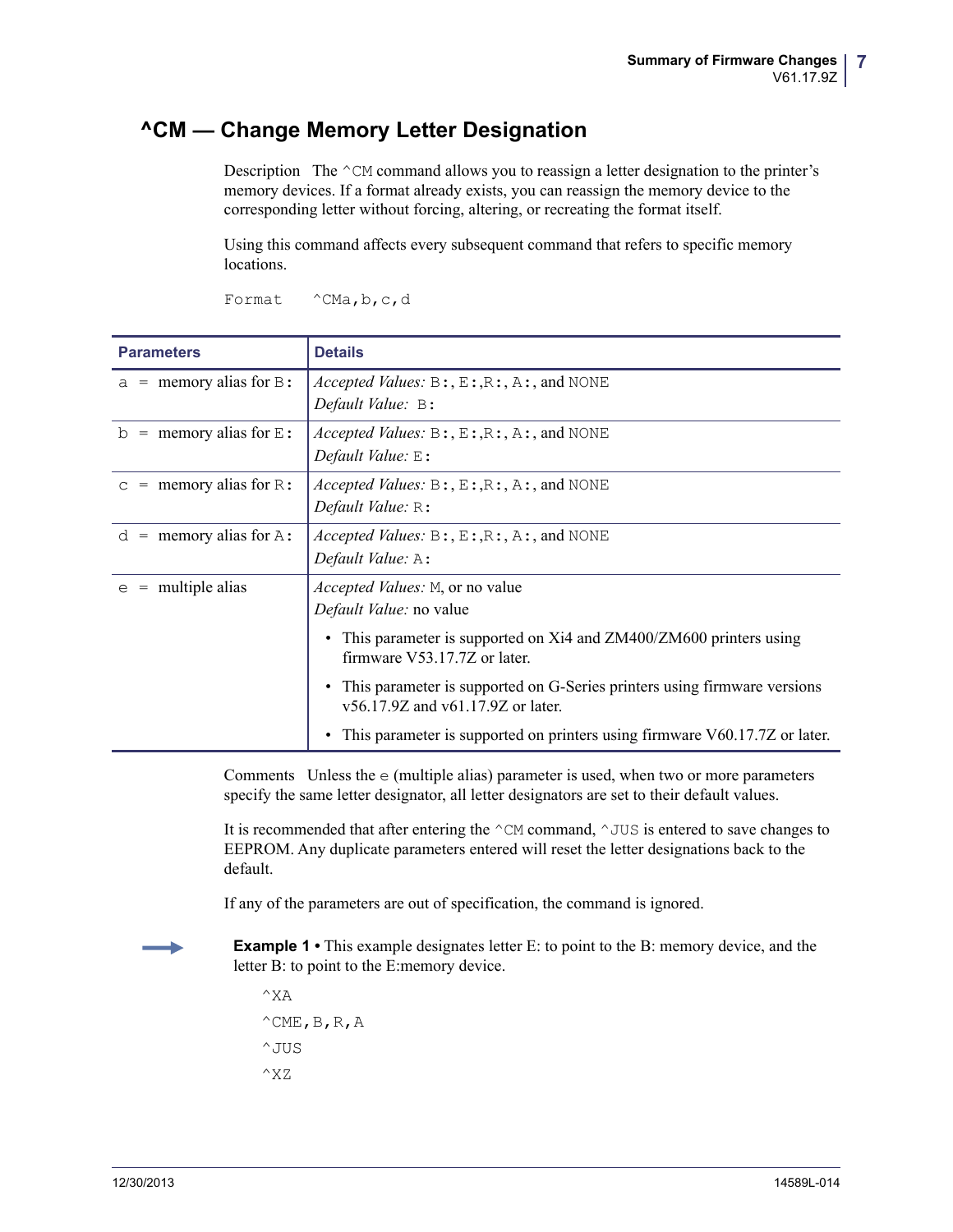**Example 2** • This example designates that content sent to, or read from the B: or E: memory locations will be sent to or read from the E: memory location.

```
^{\wedge}XA
^{\wedge}CME, E, R, A, M
^JUS
^XZ
```
**Example 3** • This example designates that content sent to, or read from the A: or E: memory locations will be sent to or read from the E: memory location.

```
^{\wedge}XA
^{\wedge}CMB, E, R, E, M
^JUS
^XZ
```
**Example 4** • This example designates that content sent to, or read from the A:, B: or E: memory locations will be sent to or read from the E: memory location.

```
^{\wedge}XA
^{\wedge}CME, E, R, E, M
^{\wedge} JUS
^XZ
```


**Note •** Examples 2, 3 and 4 are the only valid uses of the multiple alias parameter.

## <span id="page-7-0"></span>**V61.17.5Z**

#### <span id="page-7-1"></span>**Release Date: 18 January 2010**

This firmware release includes features of the previous V61.17.3Z release. It is for use with the following printer models:

• GK420d™

• LP 2824 Plus™

• GK420t<sup>™</sup>

• TLP 2824 Plus<sup>TM</sup>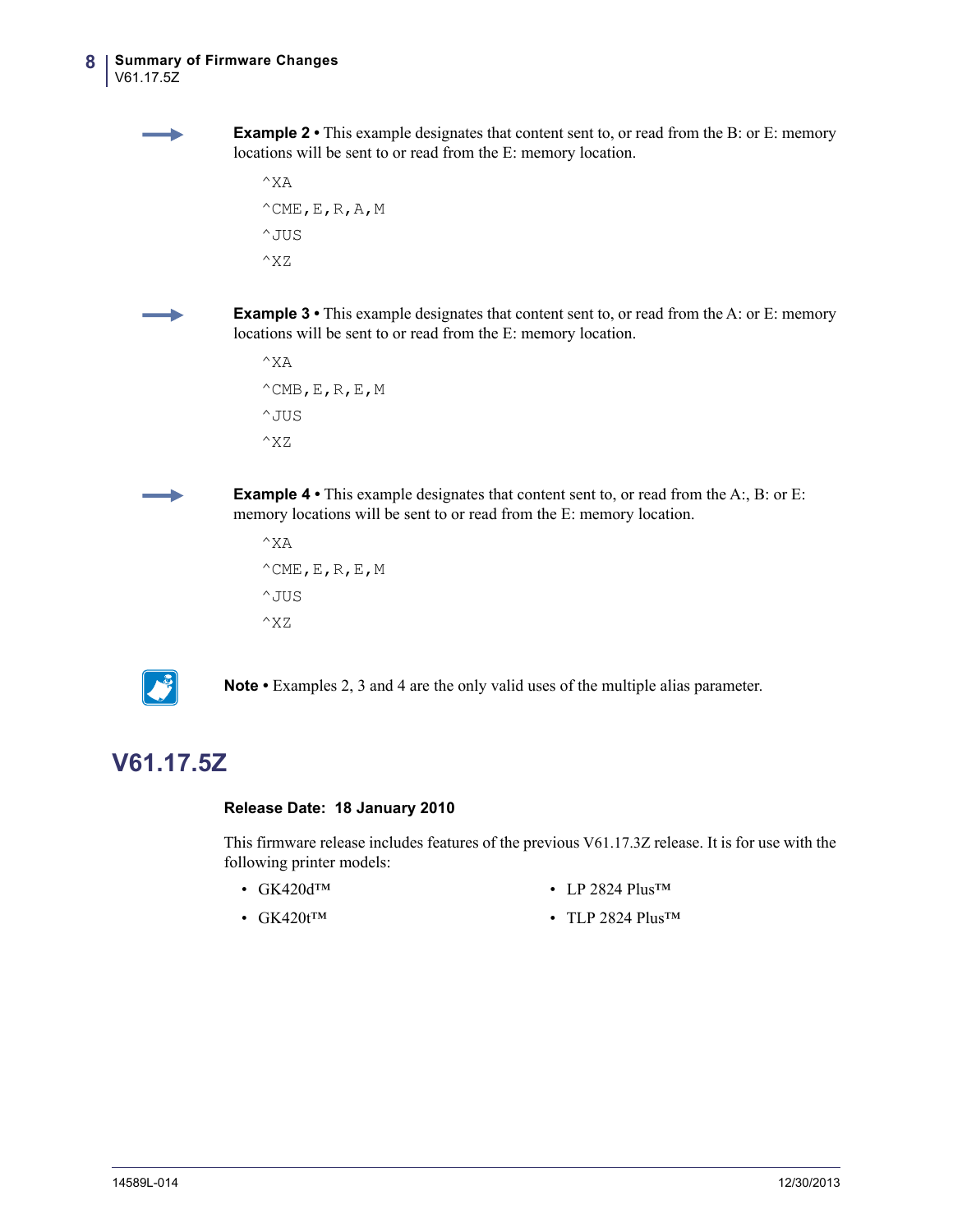### **Changes**

The ip.mirror.reset delay command allows you to configure the number of seconds between when the printer receives the last byte of the last file from the /commands directory and when the printer resets during a mirror event. This new command makes it possible to place files that require processing by the ZPL or SGD engines in the /commands directory. Zebra recommends placing files that require processing by the ZPL or SGD engines into the /commands directory and using the ip.mirror.reset\_delay command, rather than performing character substitution on content being placed in the /files directory. The default setting for the ip.mirror.reset delay command is 5 seconds; in some cases it may be necessary to use a longer delay to allow for full processing of longer or more complex files.

The /commands directory — with the use of the ip.mirror.reset delay command — is now for files that need processing by the ZPL or SGD engine. This includes:

- Stored formats using the  $\wedge$ DF command
- Saved formats using the  $\sim$  IS command
- Graphics and font files that do need processing to be stored (content using the  $\sim$ DY,  $\sim$ DG,  $\sim$ DS,  $\sim$ DT, and  $\sim$ DU commands)

The /files directory is for use with files that do not require processing by the ZPL or SGD engines. This includes:

- .ttf, .png or .bmp files (that previously would have been sent using  $\sim DY$ )
- .wml files
- ZBI programs
- Wireless certificate files
- .nrd files (containing either certificate content or command content)

### **ip.mirror.reset\_delay**



**Description** This command specifies the number of seconds between when the printer receives the last byte of the last file from the /commands directory and when the printer resets during a mirror event.

**Type** getvar;setvar



**Note •** This command is available in V56.17.3Z, V61.17.3Z, and later versions.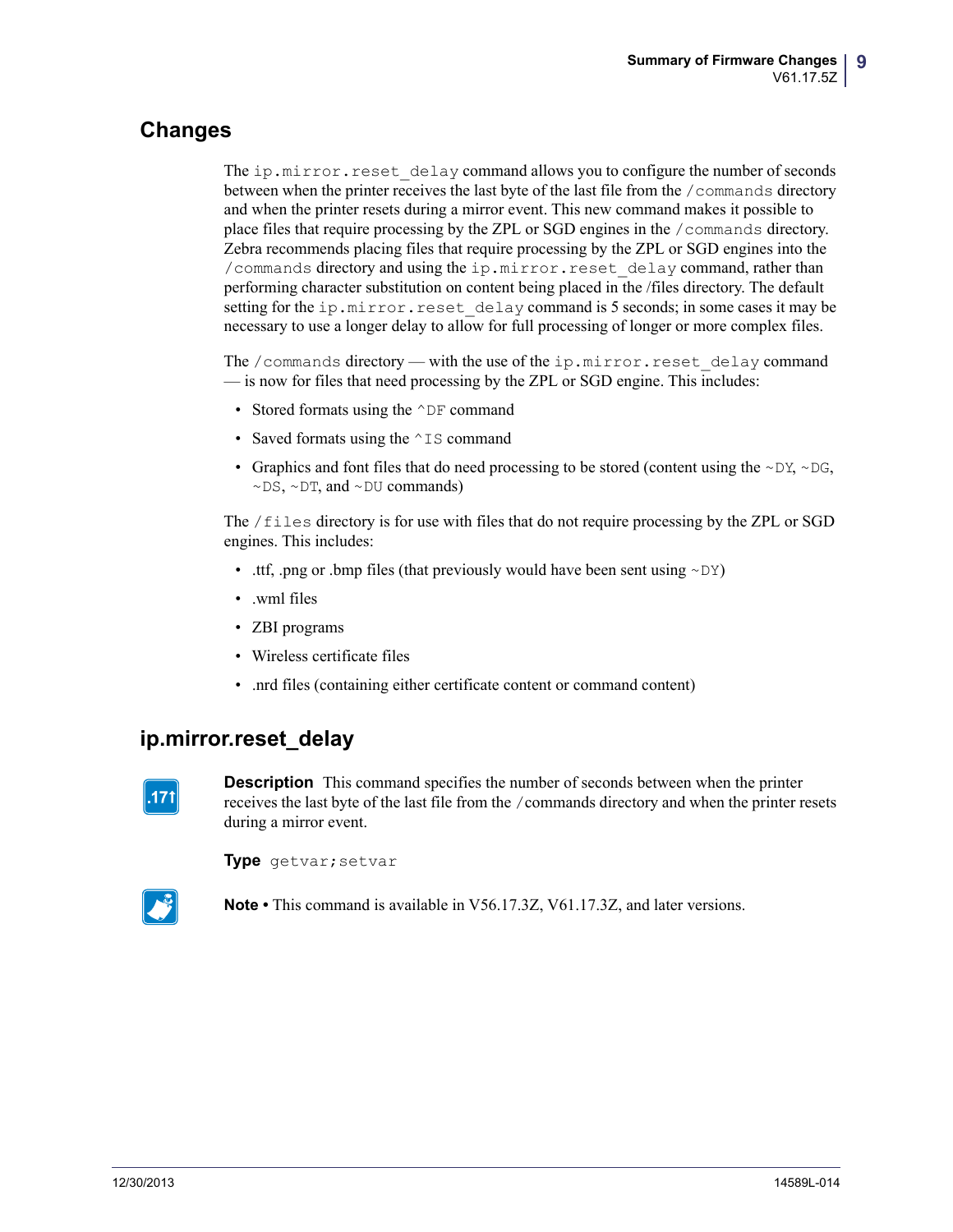| <b>Details</b>                                                                                                                                                                                      |  |  |  |
|-----------------------------------------------------------------------------------------------------------------------------------------------------------------------------------------------------|--|--|--|
| This command retrieves the number of seconds between when the printer<br>receives the last byte of the last file from the /commands directory and<br>when the printer resets during a mirror event. |  |  |  |
| Format: ! U1 getvar "ip.mirror.reset delay"                                                                                                                                                         |  |  |  |
| This command sets the number of seconds between when the printer<br>receives the last byte of the last file from the /commands directory and<br>when the printer resets during a mirror event.      |  |  |  |
| Format: ! U1 setvar "ip.mirror.reset delay" "value"<br>Values: 0 - 900 (seconds)<br>Default Value: "5"                                                                                              |  |  |  |
|                                                                                                                                                                                                     |  |  |  |

This table identifies the command for this format:



**Example •** This setvar example shows the value set to "10".

When the setvar value is set to "10", the getvar result is "10".

! U1 setvar "ip.mirror.reset delay" "10"

Note • The default setting for the ip.mirror.reset delay command is 5 seconds; in some cases it may be necessary to use a longer delay to allow for full processing of longer or more complex files.

- Print Server will now completely close a connection after a connection timeout.
- A print job will resume after the print head is opened, closed and an error has been cleared.
- Multiple connections being opened and closed at the same time will no longer cause labels to print out of order.
- Printer will no longer reset and lose print job when the print head is lifted in the middle of a EPL 1 print job.
- The SGD commands "interface.network.active.ip\_addr" and "interface.network.active.gateway" will now correctly reflect the active network connection.
- In EPL 1 mode, the Formfeed control character  $(0x0C)$  will now cause the printer to advance to the top of next label.
- Internal Wired/Wireless Print Server will no longer send a continuous DHCP-DISCOVER when "DHCP" is the only selected addressing method.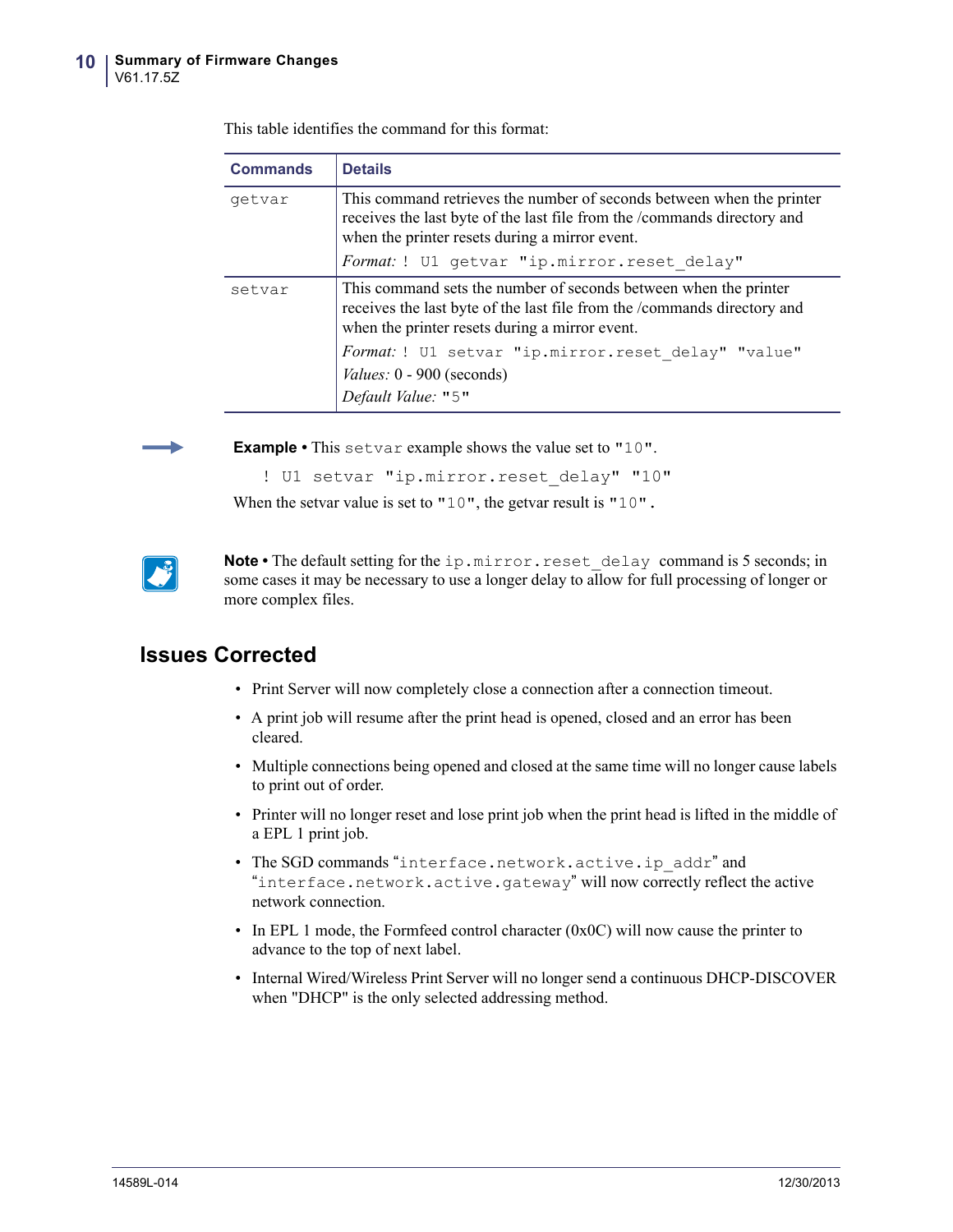## <span id="page-10-0"></span>**V61.17.3Z**

#### <span id="page-10-1"></span>**Release Date: 02 September 2009**

This firmware release includes features of the previous V61.16.9Z release. It is for use with the following printer models:

- GK420dTM
- $GK420t^{TM}$
- LP 2824 Plus<sup>TM</sup>
- TLP 2824 Plus<sup>TM</sup>

#### **Changes**

**•** LP 2824 Plus and TLP 2824 Plus printers are now supported

#### **Mirror**

Mirror is a feature that gives you the ability to:

- **•** Centrally manage and monitor the deployment of your Zebra printers
- **•** Centrally configure and maintain your Zebra printers through remote updates
- Remotely monitor printer updates via the "Feedback" feature
- **•** There are several Set/Get/Do (SGD) commands that can initiate Mirror. For details see the ZPL Manual.

#### **Benefits**

- When using Mirror, updating the configuration and firmware on the printer is remotely managed from a centralized FTP server. Configurations can be uniformly deployed to individual printers or to groups of printers. Unique Configurations can also be targeted to printers as needed. Through the "Feedback" feature, Administrators can easily log and monitor configuration updates on a printer-by-printer basis. Typical uses of Mirror include:
	- Configuring printers as they are first received.
	- Performing scheduled maintenance updates, sending firmware, fonts, graphics and other objects to the printer as needed.
	- Changing printer Configurations in order to move printers from one role to another.
	- Supported printers and print servers:

| <b>Printer</b>                              | <b>Print Servers</b>              |
|---------------------------------------------|-----------------------------------|
| G-series                                    | Internal, Integrated 10/100 wired |
| <b>LP 2824 Plus</b><br><b>TLP 2824 Plus</b> | Internal, Integrated 10/100 wired |
|                                             |                                   |

Print Servers connected to the parallel port, either externally or internally, are not supported for Mirror use.

See the ZPL Manual for full details on the Mirror feature.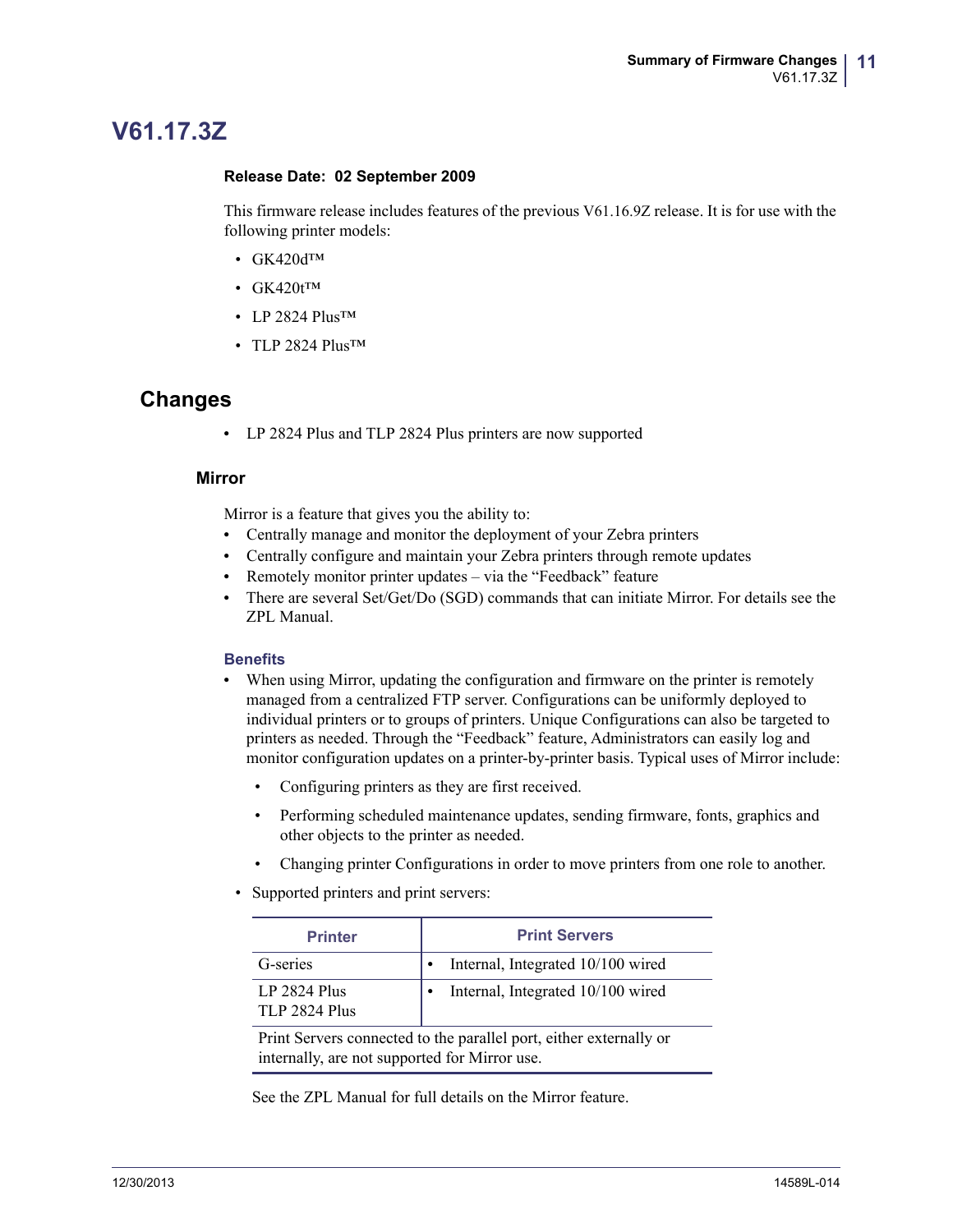### **Issues Corrrected**

- The integrated internal wired and wireless print servers will now close the connection when the Host resets a connection that does not contain any data.
- Dynamic Media Calibration enhanced to use more data samples
- The EPL Q command value no longer overwrites the calibrated label length.

## <span id="page-11-0"></span>**V61.16.9Z**

#### <span id="page-11-1"></span>**Release Date: 21 May 2009**

This firmware release includes features of the previous V61.16.7Z release. It is for use with the following printer models:

- GK420d
- GK420t



**Note •** V61.16.8Z was not released.

### **Issues Corrrected**

- In line mode, the 12 digit UPC-A barcode will now use 11 digits to calculate the check digit.
- Darkness consistency across continuously printed labels in Thermal Transfer has been improved.

## <span id="page-11-2"></span>**V61.16.7Z**

#### <span id="page-11-3"></span>**Release Date: 22 April 2009**

This firmware release includes features of the previous V61.16.6Z release. It is for use with the following printer models:

- GK420d
- GK420t

#### **Changes**

- Peel and Cutter Modes enabled to support printers equipped with Peel or Cutter hardware.
- ZPL Black Line mode now operates as it did in legacy printers. The  $\land$ MN command has been enhanced to support an offset parameter when the printer is set to "Non-continuous media mark sensing" ( $\land$ MNM). This parameter allows the user to set an offset position for the black mark. The default for this parameter is 0, the range for the parameter is -80 to +283 for the GK420d, and -120 to +283 for the GK420t. Details are as follows:

**Format**  $^{\wedge}$ MNa, b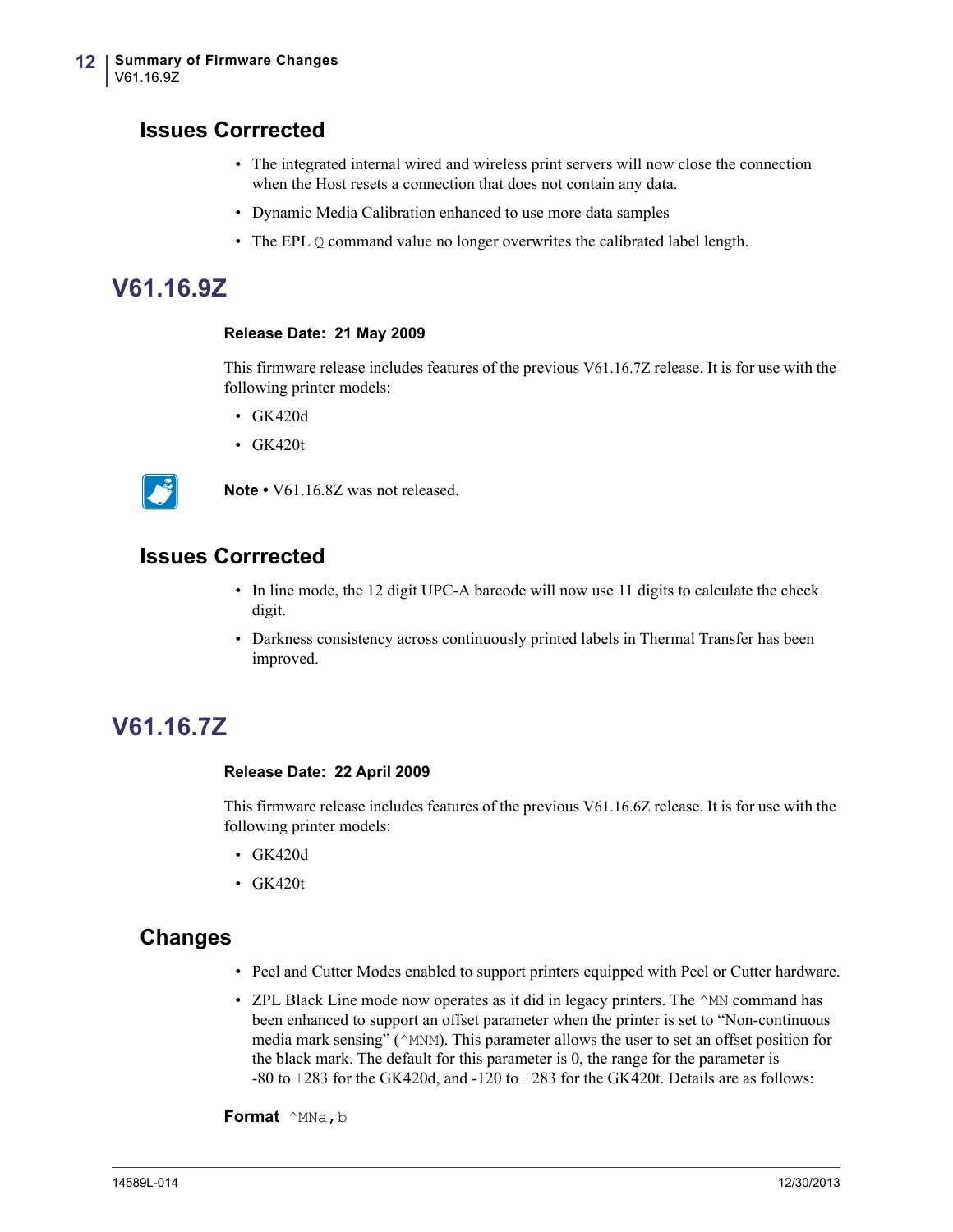This table identifies the parameters for this format:

| <b>Parameters</b>      | <b>Details</b>                                                    |  |
|------------------------|-------------------------------------------------------------------|--|
| $a =$ media being used | Accepted Values:                                                  |  |
|                        | $N =$ continuous media                                            |  |
|                        | $Y = \text{non-continuous media web sensing*}$                    |  |
|                        | $W =$ non-continuous media web sensing*                           |  |
|                        | $M =$ non-continuous media mark sensing                           |  |
|                        | $A =$ auto-detects the type of media during calibration**         |  |
|                        | <i>Default Value:</i> a value must be entered or the command is   |  |
|                        | ignored                                                           |  |
| $=$ mark offset<br>b   | Accepted Values:                                                  |  |
|                        | $-80$ to $+283$ for the GK420d                                    |  |
|                        | $-120$ to $+283$ for the GK420t                                   |  |
|                        | $-80$ to $+283$ = the number of dot rows the black mark is offset |  |
|                        | from the perforation.                                             |  |
|                        | <b>Note</b> • For 600 dpi printers, the step size doubles.        |  |
|                        | Default Value: 0                                                  |  |

\*.Provides the same result.

\*\*.This parameter is supported only on G-series printers.

- Entering and exiting EPL Line Mode now works correctly.
- Diagnostic mode now works correctly when accessed from EPL Line Mode, EPL Page Mode, and ZPL.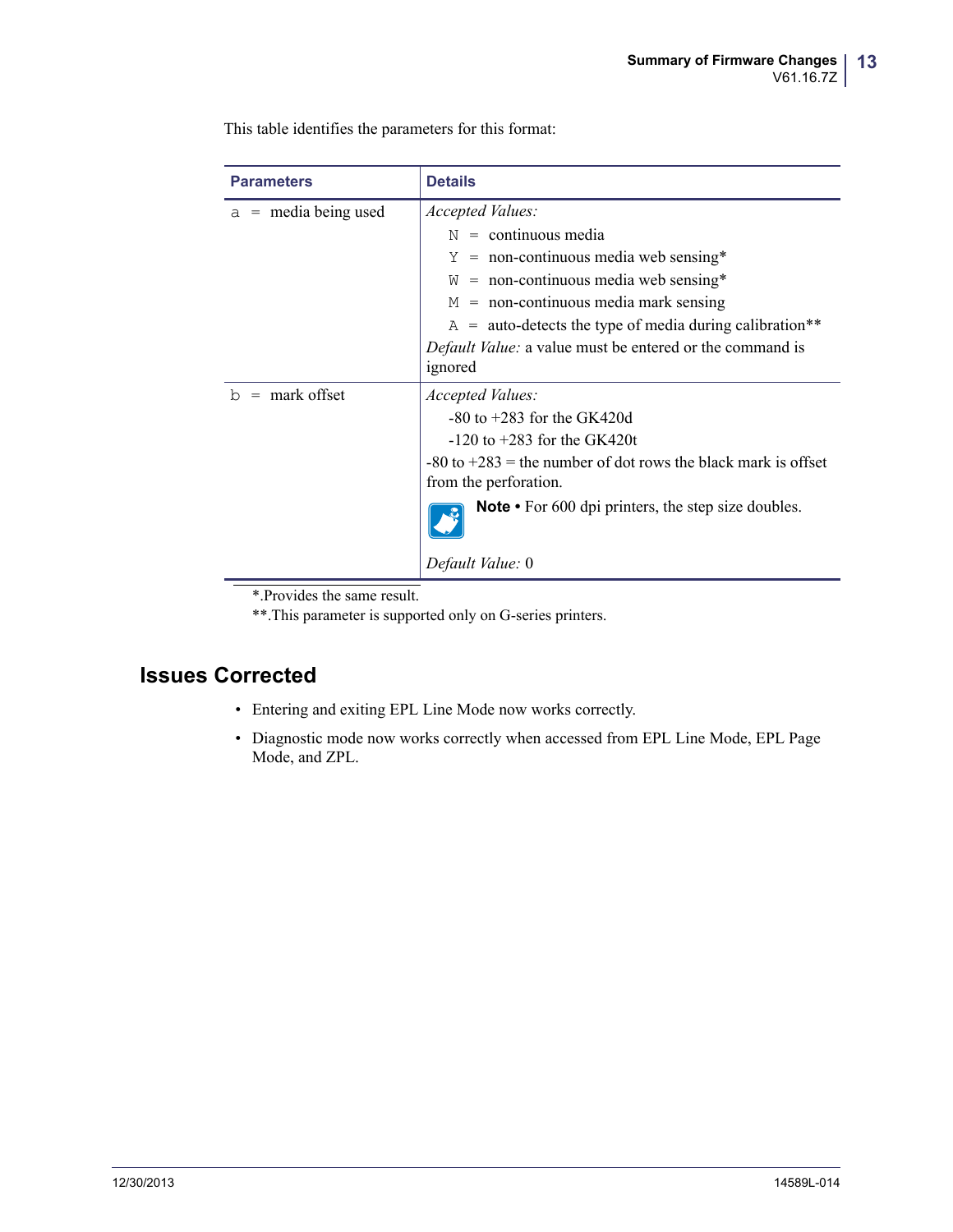## <span id="page-13-0"></span>**V61.16.6Z**

#### <span id="page-13-1"></span>**Release Date: 05 January 2009**

This firmware release includes features of the previous V61.16.5Z release. It is for use with the following printer models:

- GK420d
- GK420t

### **Changes**

- Support for ZBI 2.1 added (CSVLOAD, CSVSTORE, TXTLOAD, TXTSTORE). Refer to the *ZPL II Programming Guide* for complete details.
- Rectangular Datamatrix bar codes are now supported. A new "aspect ratio" parameter has been added to the ^BX command to support this new functionality. Refer to the *ZPL II Programming Guide* for complete details.

- The ZBI VAL() function will now correctly convert a string value to a number.
- Code 128 Auto with F1 command in the data stream will now print.
- Formats using graphics and binary 02, 03 and 0F characters now print correctly.
- Intermittent image distortion issue when printing graphics no longer occurs.
- Use of the ZPL  $^{\wedge}$  LH command will no longer effect the positioning of documents described using EPL.
- Use of the ZPL  $^{\wedge}$  LT command will no longer effect the positioning of documents described using EPL.
- Use of the ZPL  $\hat{}$  CM command will no longer effect the ability to locate objects with EPL.
- The Bluetooth PIN code will no longer be requested for every print request.
- The printer can now process SDG commands expressed in UTF-16.
- The Front Panel will no longer intermittently display "1HEAD OPEN0" instead of "HEAD OPEN".
- The EPL "R" command will now have the desired effect when used repeatedly.
- Internal 10/100 Print Server now responds to TCP packets when sent at a high rate.
- The print server will remain on-line after a very high level of NetBIOS traffic.
- Printer retains default gateway after power cycle
- Printer web pages now load when using advanced wireless settings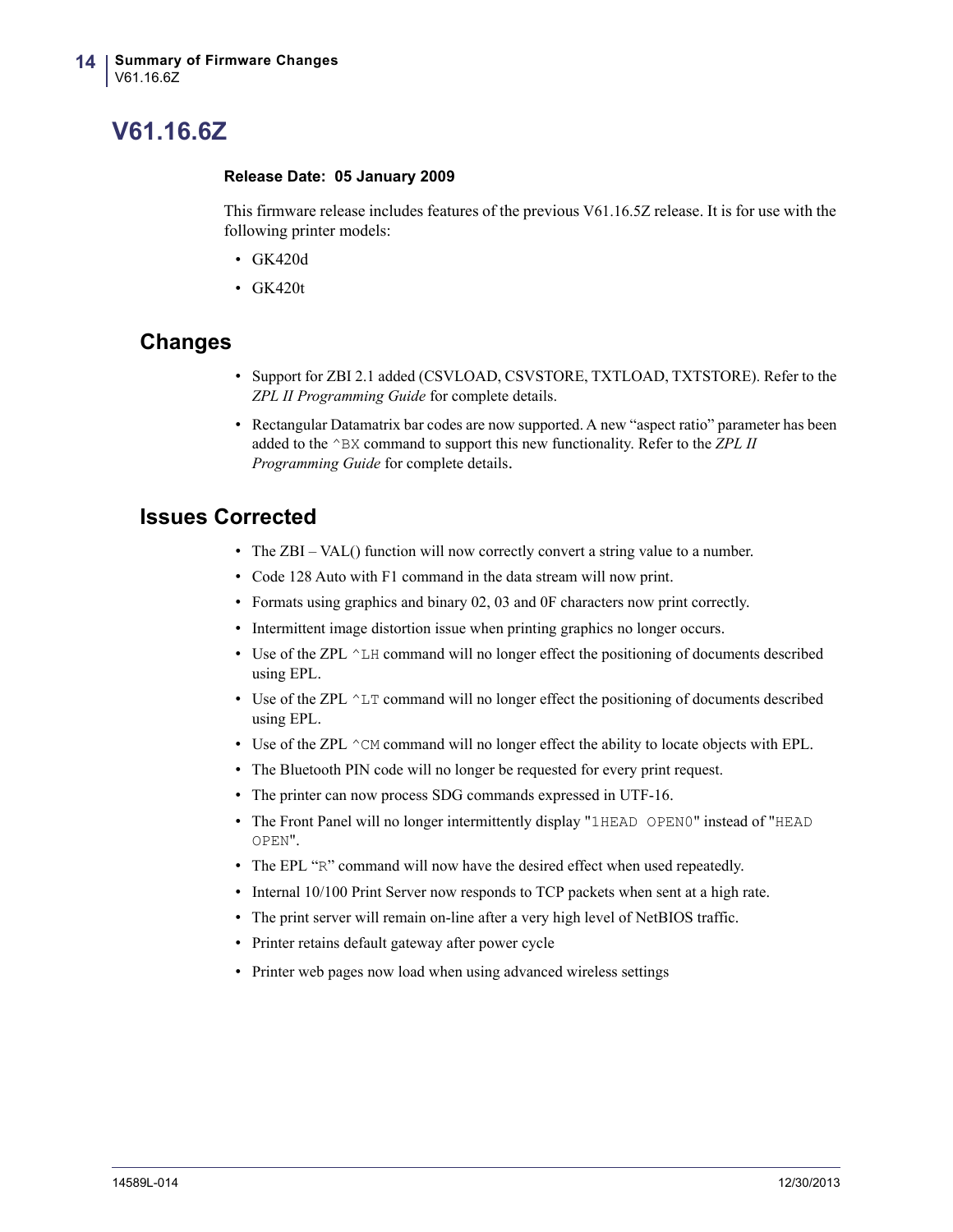## <span id="page-14-0"></span>**V61.16.5Z**

#### <span id="page-14-1"></span>**Release Date: 25 June 2008**

This firmware release includes features of the previous V61.15.6Z release. It is for use with the following printer models:

- GK420d
- GK420t

### **Changes**

#### **ZBI 2.0**

•V61.16.5Z and later firmware version are ZBI 2.0-Ready.

- ZBI 2.0 can be enabled by placing a ZBI 2.0 key on the printer via the ZBI Key Manager & Downloader utility. Printers can be ordered from the factory with the ZBI 2.0 option enabled. Printers can be ZBI-Enabled in the field by purchasing and using a ZBI Key Kit. Printers can be ZBI-Enabled in the field by purchasing a key at www.zebrasoftware.com.
- Printers which have been ZBI-Enabled will not display a "Z" at the end of the firmware version string. For example, a printer which has been ZBI-Enabled will display the firmware version as V61.16.5, while a printer which has not been ZBI-Enabled will display the firmware version as V61.16.5Z.
- The printer configuration label will display the ZBI status for the printer:

#### **ZBI-Enabled**

| ENABLED ZBI<br>   2.0 ZBI VERSION<br>   READY ZBI STATUS     |  |
|--------------------------------------------------------------|--|
| $\parallel$ DISABLED ZBI<br>$\parallel$ 2.0 ZBI VERSION      |  |
| ENABLED ZBI<br>  2.0 ZBI VERSION<br>  CHOICES.BAS ZBI STATUS |  |

- ZBI 2.0 is backwards compatible with previous versions of ZBI. Any code which was specifically written to handle a maximum string length of 255 characters will need to be reviewed to ensure it works with unlimited string lengths.
- Support for longer strings, the length of the string dependent on available memory.
- Support for NULL values in Strings and String operations
- SNMP & Set/Get/Do (SGD) Control of ZBI
- On-printer Debugging (via ZBI-Developer)
- ZBI 2.0 Program Encryption
- ZBI 2.0 programs can be made hidden and/or persistent
- Button presses on control panel can be registered as events in ZBI programs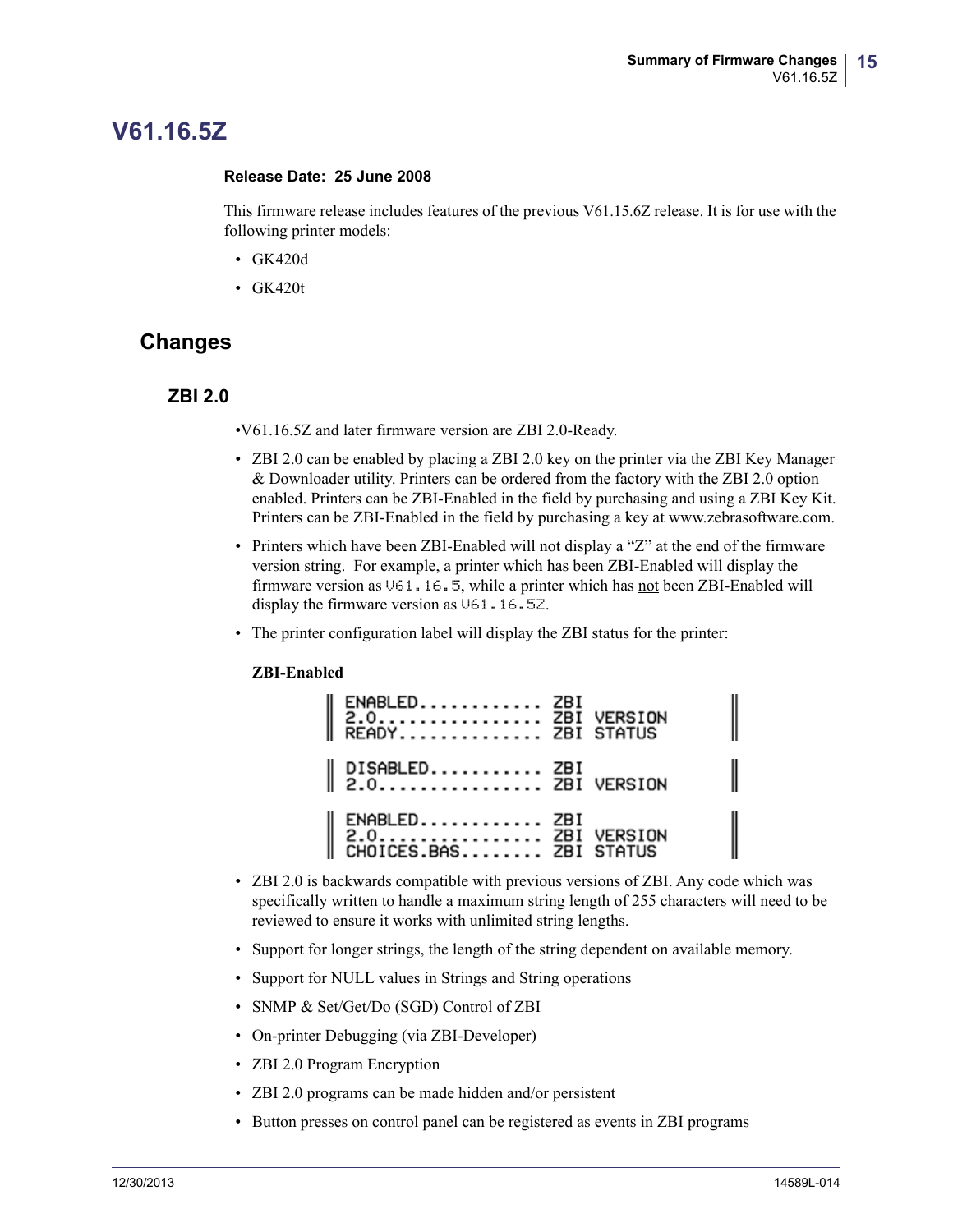- Support for longer strings, the length of the string dependent on available memory
- New ZBI 2.0 Commands added:

| <b>New ZBI 2.0 Commands</b> |                         |  |
|-----------------------------|-------------------------|--|
| <b>ACCEPT</b>               | <b>REGISTEREVENTS</b>   |  |
| <b>ADDBREAK</b>             | <b>SERVERSOCKET</b>     |  |
| <b>CLIENTSOCKET</b>         | <b>SPLIT</b>            |  |
| <b>CLOSE ALL</b>            | <b>SPLITCOUNT</b>       |  |
| <b>DELBREAK</b>             | <b>SUB</b>              |  |
| <b>HANDLEEVENT</b>          | <b>TCPX</b>             |  |
| <b>HEXTOINT</b>             | <b>TRIGGEREVENT</b>     |  |
| <b>INTTOHEXS</b>            | <b>UNREGISTEREVENTS</b> |  |
| <b>READ</b>                 | <b>WRITE</b>            |  |

• New ZBI 2.0 Events added:

| <b>ZBI Event ID</b> | <b>ZBI Event</b>           |
|---------------------|----------------------------|
| 68                  | Autobaud                   |
| 69                  | <b>Factory Default</b>     |
| 70                  | Networking Default         |
| 71                  | Networking Factory Default |
| 72                  | Print Width                |
| 73                  | Darkness Adjust            |
| 74                  | Calibrate                  |
| 75                  | Scroll Key                 |

• New ZBI 2.0 Key Events added:

| <b>Control Panel Key</b> | <b>ZBI Event ID</b> | <b>ZBI Name</b> |
|--------------------------|---------------------|-----------------|
| Feed Key                 |                     | Feed Key        |
| Select Key               | 10                  | Select Key      |
| Scroll Key               | 75                  | Scroll Key      |

See the latest ZPL manual (available at www.zebra.com) for details on new commands.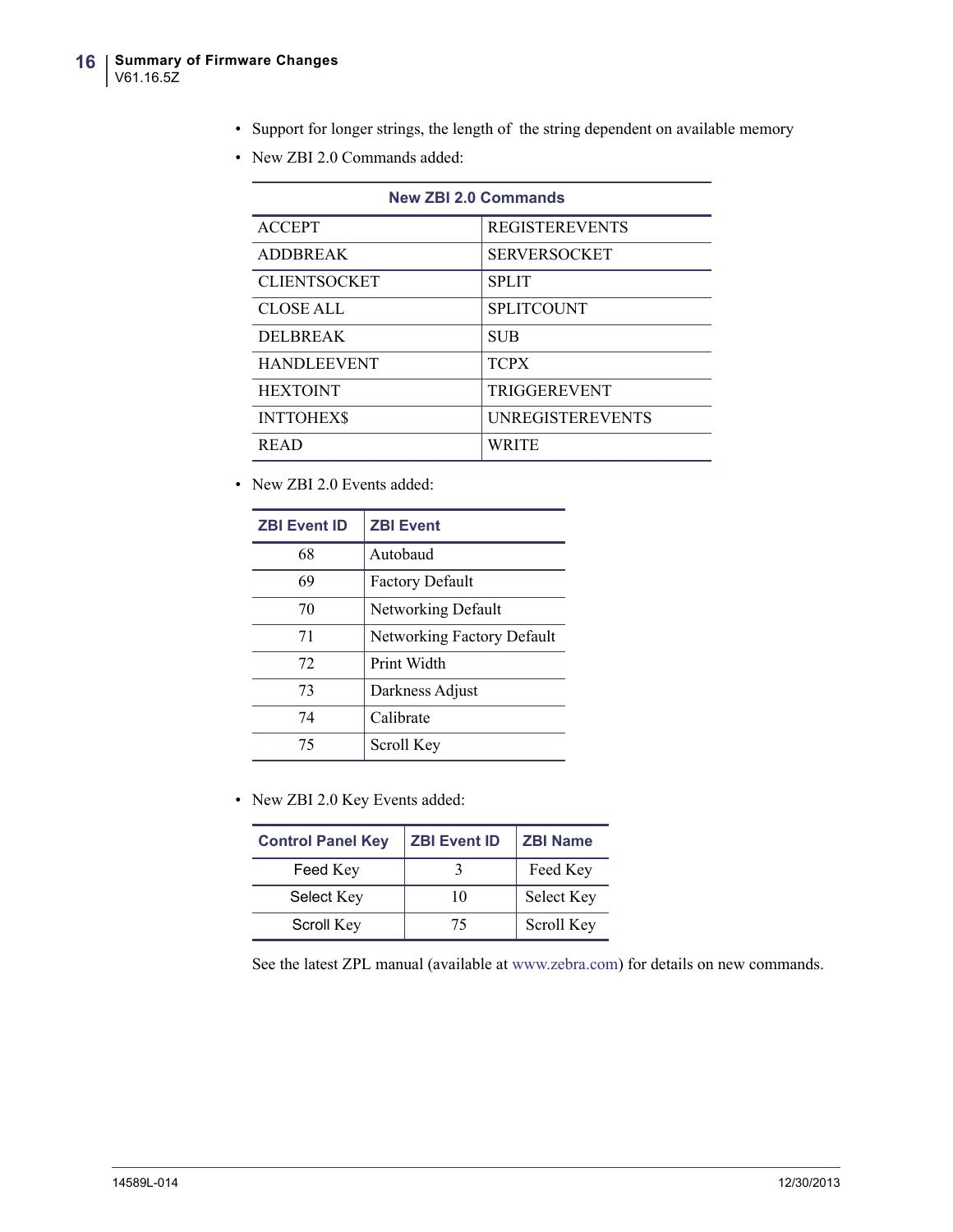## <span id="page-16-0"></span>**V61.15.6Z**

#### <span id="page-16-1"></span>**Release Date: 11 April 2008**

This is the initial firmware release for the following printer models:

- GK420d
- GK420t

### **New Features**

[New implementation to support new printer models.](http://www.zebra.com/support) 

- Dual support for ZPL and EPL II.
- New SetGetDo commands.\*
- Support for internal wired print server.

\*See the current ZPL Guide for a complete list of the new commands.

For support, please visit www.zebra.com/support or refer to the contact options below:

| <b>Geographic Location</b>                   | <b>Telephone</b>              | <b>Toll-free</b>   | <b>FAX</b>    |
|----------------------------------------------|-------------------------------|--------------------|---------------|
| <b>The Americas</b>                          | $+1 - 847 - 955 - 2299$       | $+1-877-ASK-ZEBRA$ |               |
| Asia Pacific                                 | $+65-6858-0722$               |                    | $+6568850838$ |
| Europe, Africa,<br><b>Middle East, India</b> | Please contact your supplier. |                    |               |